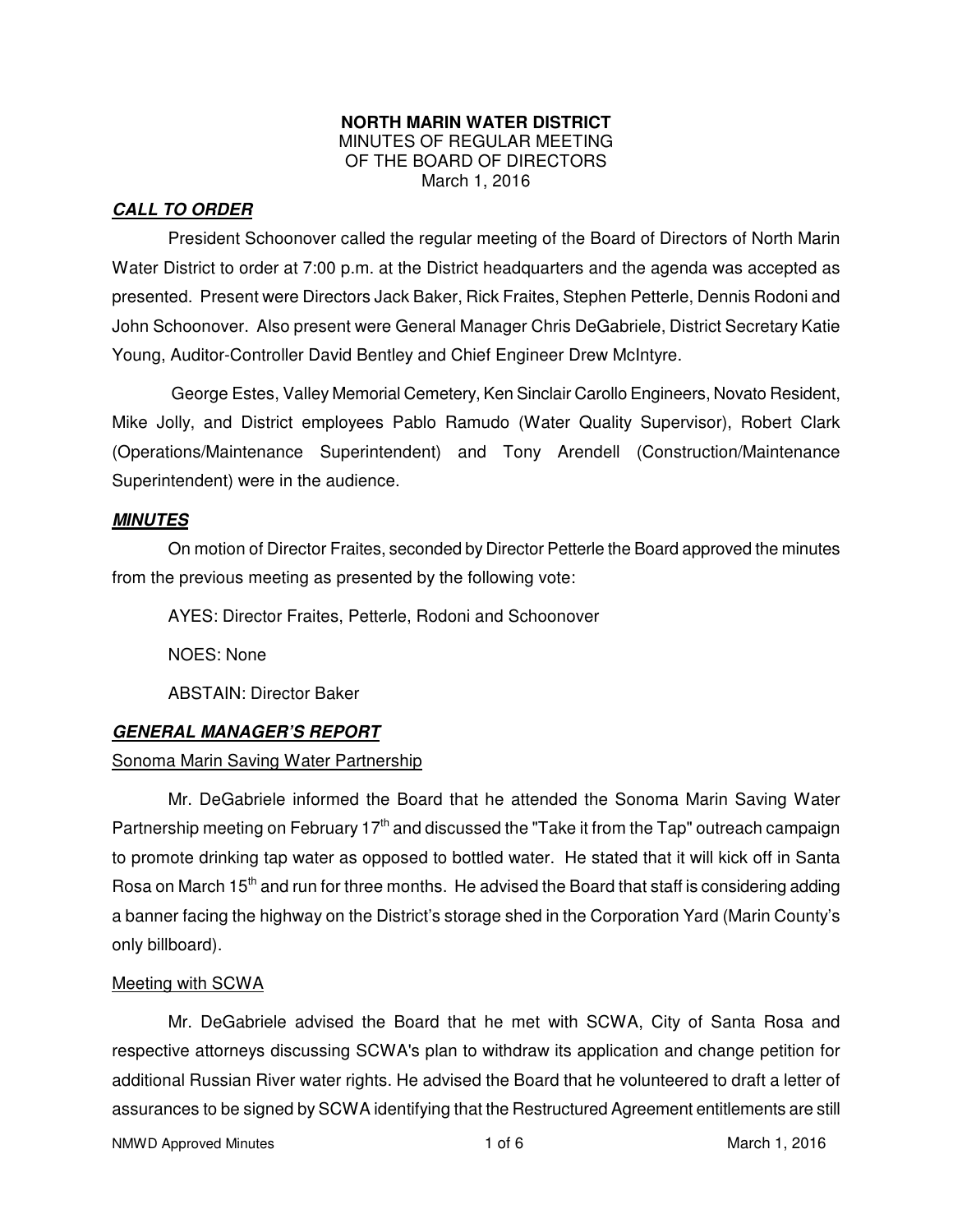valid, Lake Sonoma stored water will be available for future re-diversion and that SCWA will petition the State Water Resources Control Board in the future for said re-diversion to meet entitlements when needed. He noted that the City of Santa Rosa is reviewing the letter now.

 Mr. DeGabriele stated that SCWA needs to perfect the Environmental Impact Report and water right changes for the RRIFR project (reduced instream flows to meet Biological Opinion requirements and new hydrologic index). He informed the Board that it's their belief that having the application and petition outstanding for additional water rights complicates the proceeding to perfect the EIR and water right changes before the SWRCB, especially since an amount greater than 75,000AF now authorized is not anticipated until sometime after 2035.

#### TAC Meeting

 Mr. DeGabriele informed the Board that at the TAC meeting next Monday topics include: Conservation Standard Tracking, "Take it from the TAP" outreach, current water supply conditions and the draft SCWA budget for FY2016/17.

## **OPEN TIME**

President Schoonover asked if anyone in the audience wished to bring up an item not on the agenda and there was no response.

# **STAFF / DIRECTORS' REPORTS**

President Schoonover asked if staff or Directors wished to bring up an item not on the agenda and the following items were discussed:

Mr. McIntyre introduced George Estes, General Manager of Valley Memorial Park Cemetery, who desires to speak on consent item #5. On motion of Director Petterle, seconded by Director Fraites, the Board moved consent item #5 to an action item by the following vote:

AYES: Director Baker, Fraites, Petterle, Rodoni and Schoonover

NOES: None

Mrs. Young reminded the Board that FPPC Form 700 is due to be submitted by April  $1<sup>st</sup>$ .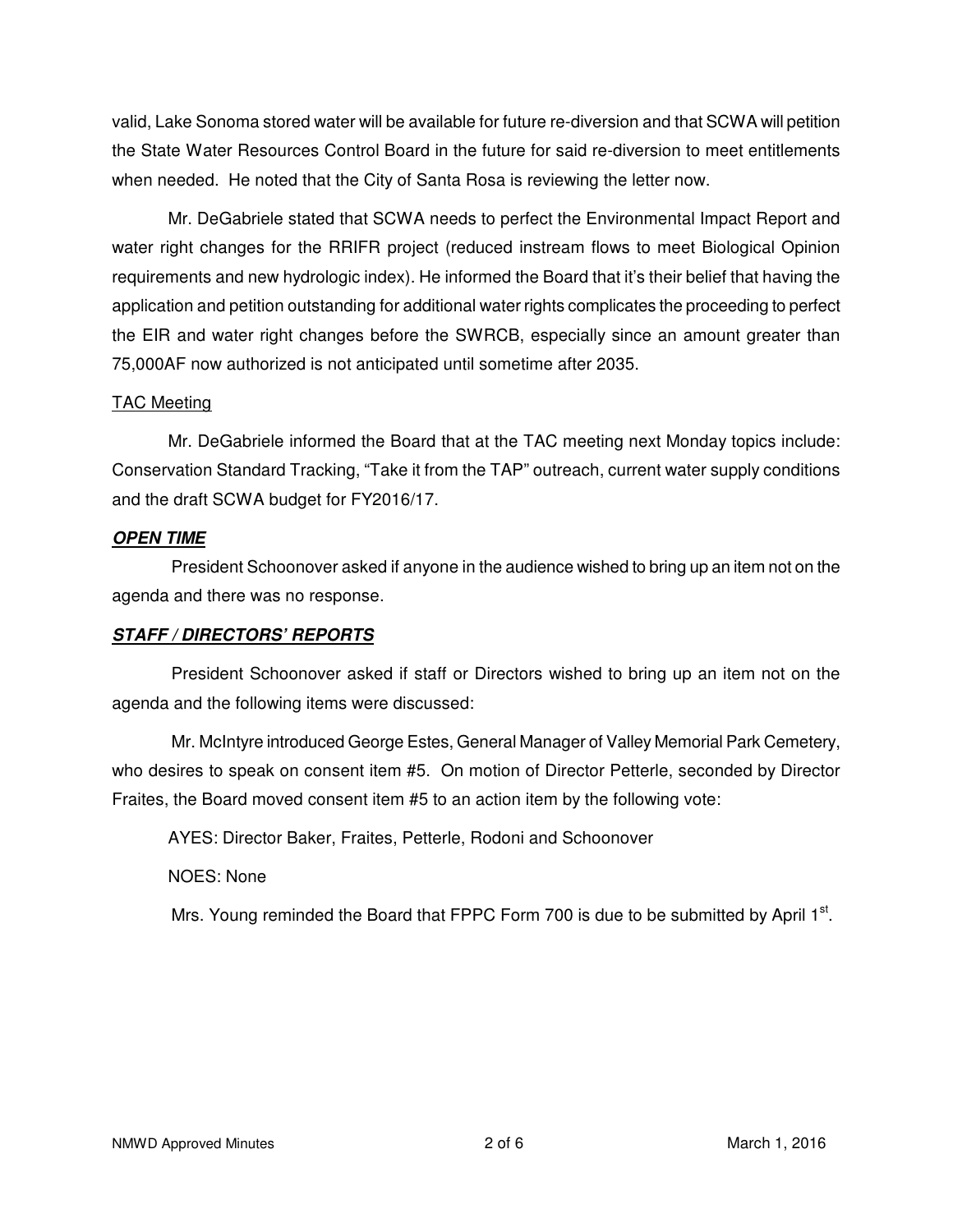#### **CONSENT CALENDAR**

On the motion of Director Baker, seconded by Director Rodoni the Board approved item #7, Accept Asset Appraisal Report, by the following vote:

AYES: Director Baker, Fraites, Petterle, Rodoni and Schoonover

NOES: None

#### **WATER SERVICE AGREEMENT – VALLEY MEMORIAL PARK OFFICE EXPANSION**

On motion of Director Petterle, seconded by Director Fraites, the Board moved this consent item #5 to an action item.

Mr. McIntyre explained the Water Service Agreement for the Valley Memorial Park Office Expansion. He stated that the existing office/chapel building space is 4,100 sq/ft and the expansion will bring the total facilities to 12,400 sq/ft. He stated that the proposed new Zone 1 water facilities include a new 6-inch fire service, 20 ft of 6-inch PVC pipe, and the replacement of an existing fire hydrant with a commercial fire hydrant. Mr. McIntyre advised that the existing facilities water use history for domestic uses only, have averaged 2 equivalent dwelling units (EDUs), for which an EDU is currently defined as 500 gal per day average day of the maximum month. He noted that the estimated new water demand for the expanded facilities is 3 EDUs, therefore fees for three facilities reserve charges are to be collected for the project.

Director Rodoni asked Mr. McIntyre to explain the relevancy and explanation of the previously purchased additional dwelling units. Mr. McIntyre explained the history of the Valley Memorial water service and recent use of recycled water for landscape irrigation. He proceeded to introduce Mr. George Estes.

George Estes thanked the Board for the opportunity to use recycled water at the cemetery advising that it has made a big and positive difference in turf appearance especially during the drought periods. He agreed that the new building contemplated in the Water Service Agreement under consideration tonight is much larger than existing facilities, but opined that he does not see potable water use increasing since the cemetery will not be increasing staff nor the number of burials requiring use of the facilities each year. He suggested that the increase in fixture units is more reflective of current architectural standards than increased use and asked for consideration of this in calculating connection fees.

Mr. McIntyre advised the Board that, infrequently, when issues of this nature arise the Board has authorized a subsequent review of water use up to 2 years after connection to determine if the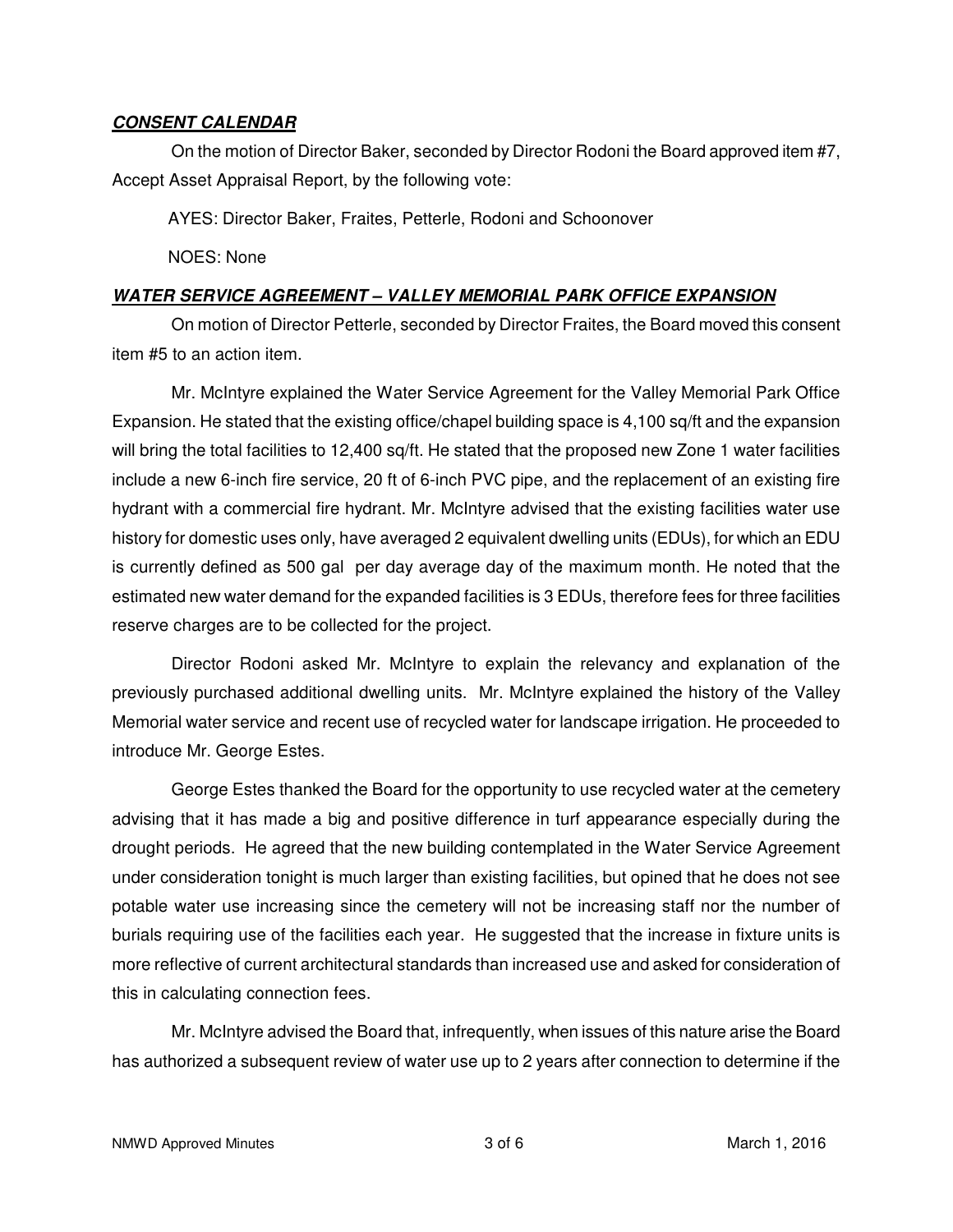connection fee collected were appropriate and enabled a refund if said use was less than calculated.

On motion of Director Petterle, seconded by Director Fraites, the Board moved that the item come back at the next meeting with a clause as described by Mr. McIntyre by the following vote:

AYES: Director Baker, Fraites, Petterle, Rodoni and Schoonover

NOES: None

# **BOARD PLANNING WORKSHOP**

Director Baker requested that progress on Board Planning Workshop Actions regarding septic tanks and dairy manure management on Stafford Lake watershed be reviewed periodically starting this spring.

On motion of Director Baker, seconded by Director Fraites, the Board approved the Board Planning Workshop Summary dated February 9, 2016 by the following vote:

AYES: Director Baker, Fraites, Petterle, Rodoni and Schoonover

NOES: None

# **ACCEPT ASSET APPRAISAL REPORT**

 The District's insurance broker recommended that the District obtain a formal appraisal on its buildings, pump stations and water storage tanks to minimize negotiation with the insurance adjuster when a loss is incurred. The appraisal found that the District was underinsuring its assets by \$900,000 which will likely increase the FY16/17 annual insurance premium by approximately \$800.

The Board accepted the AssetWorks Appraisal Report and revise insured values for FY16/17 accordingly.

# **INFORMATION ITEMS**

# **AEEP (REACH A-D) – PROGRESS REPORT NO. 5 – FINAL (VALI COOPER & ASSOICATES)**

Ken Sinclair provided the final progress report from Vali Cooper & Associates on the Aqueduct Energy Efficiency Project construction, identifying all work which has gone on over the last six months, resulting in substantial completion of the project.

# **WATER QUALITY MID-YEAR PROGRESS REPORT**

Pablo Ramudo, Water Quality Supervisor, provided the Board with the mid-year progress report. He advised that Total Organic Carbon concentration levels in Stafford Lake water were high in the 2nd quarter of the year but Total Organic Carbon removal at Stafford Treatment Plant was great and there were no taste and odor episodes. He informed the Board that manganese was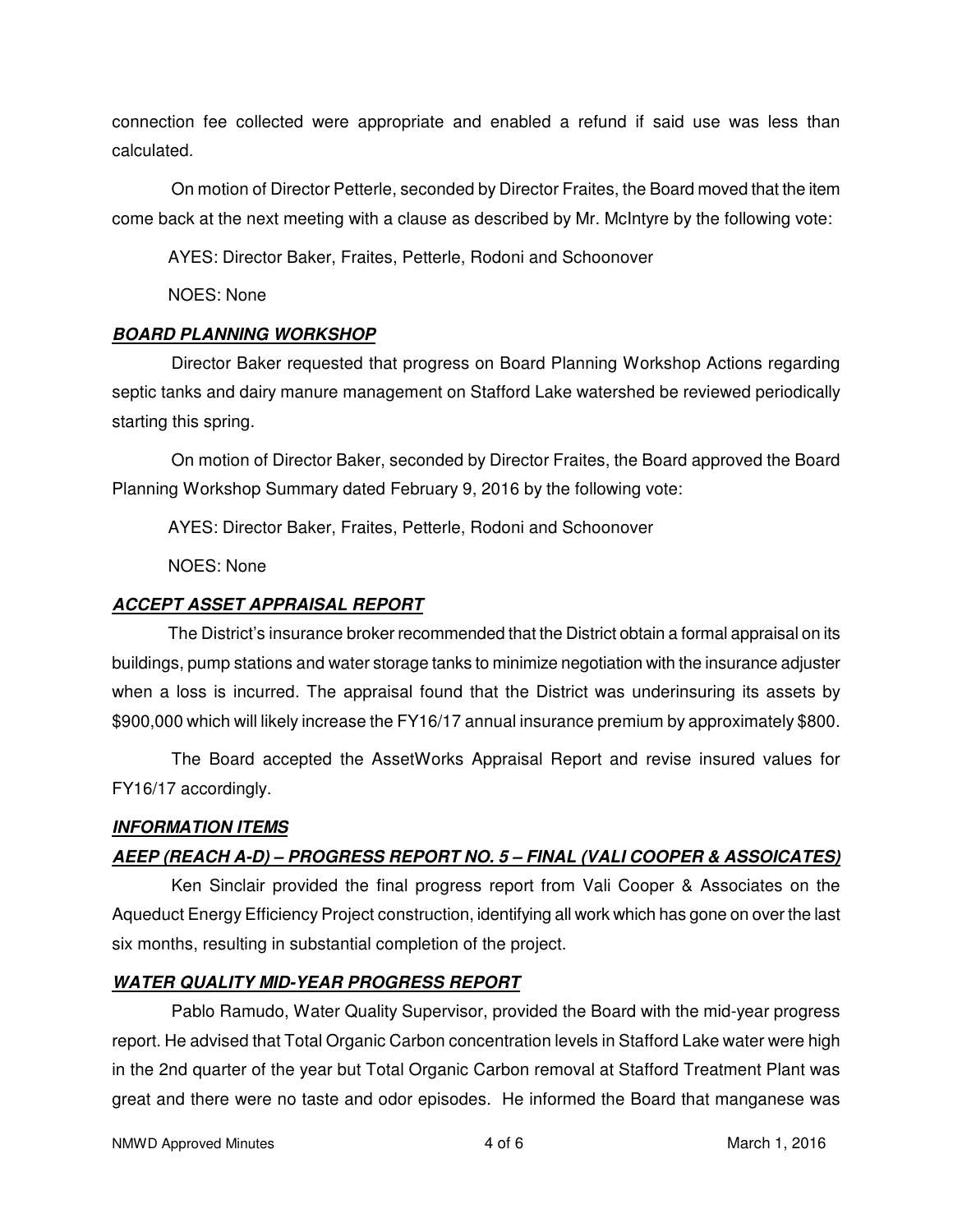however above the secondary maximum contaminant level and limited flushing was undertaken when high flows in pipelines disturbed sediments deposited there. Mr. Ramudo advised the Board that staff plans to flush the entire Zone 1 system and some limited Zone 2 areas where sediments with manganese may have accumulated. He informed the Board that in West Marin disinfection byproducts were way down resulting from use of the Gallagher well which has bromide concentrations much less than supply from the Coast Guard wells.

# **TASTE AND ODOR STRATEGY FOR STAFFORD LAKE TREATMENT PLANT**

Mr. Ramudo reviewed the Stafford Lake Taste and Odor Control Strategy recently prepared by SRT Consultants. He advised that geosmin is the compound which causes taste and odor in Stafford Lake and nutrient loading is the trigger resulting in algae growth and resulting geosmin formation. He stated that nutrient amounts entering the Lake are down from historical levels but the decrease is only a fractional improvement. Mr. Ramudo informed the Board that the Study identifies three improvement areas: source control, including additional water quality monitoring for geosmin and work with the dairy on nutrient management to reduce manure application on the watershed; operation optimization including oxygen dispersal and increasing conventional aeration; and treatment improvements including improve mixing and GAC replacement strategy. He advised that timing and funding of improvements will be included in future budgets.

Director Fraites asked if chemicals at Indian Valley Golf Course (IVGC) were a concern. Mr. Ramudo replied that nutrients focused on dairy operations and chemical use at IVGC is limited. He stated that IVGC can fertilize and is prohibited from using pesticides which are deleterious to drinking water and that no IVGC improvements to filter runoff off the golf course have been undertaken.

Robert Clark advised that staff is proposing to negotiate an agreement with the dairy to reduce their herd, remove manure from the watershed and support the RCD project list for dairy improvements.

Director Rodoni opined that he wants no waste to be spread on the watershed and that staff should focus on the entire watershed including manure and septic waste.

Director Fraites asked that the dairy understand the nutrient loading problem and that other tools are available to the District to compel improvement.

Director Rodoni asked if a dredging program could improve the legacy nutrient removal at the lake bottom and Mr. Ramudo replied that it may be possible.